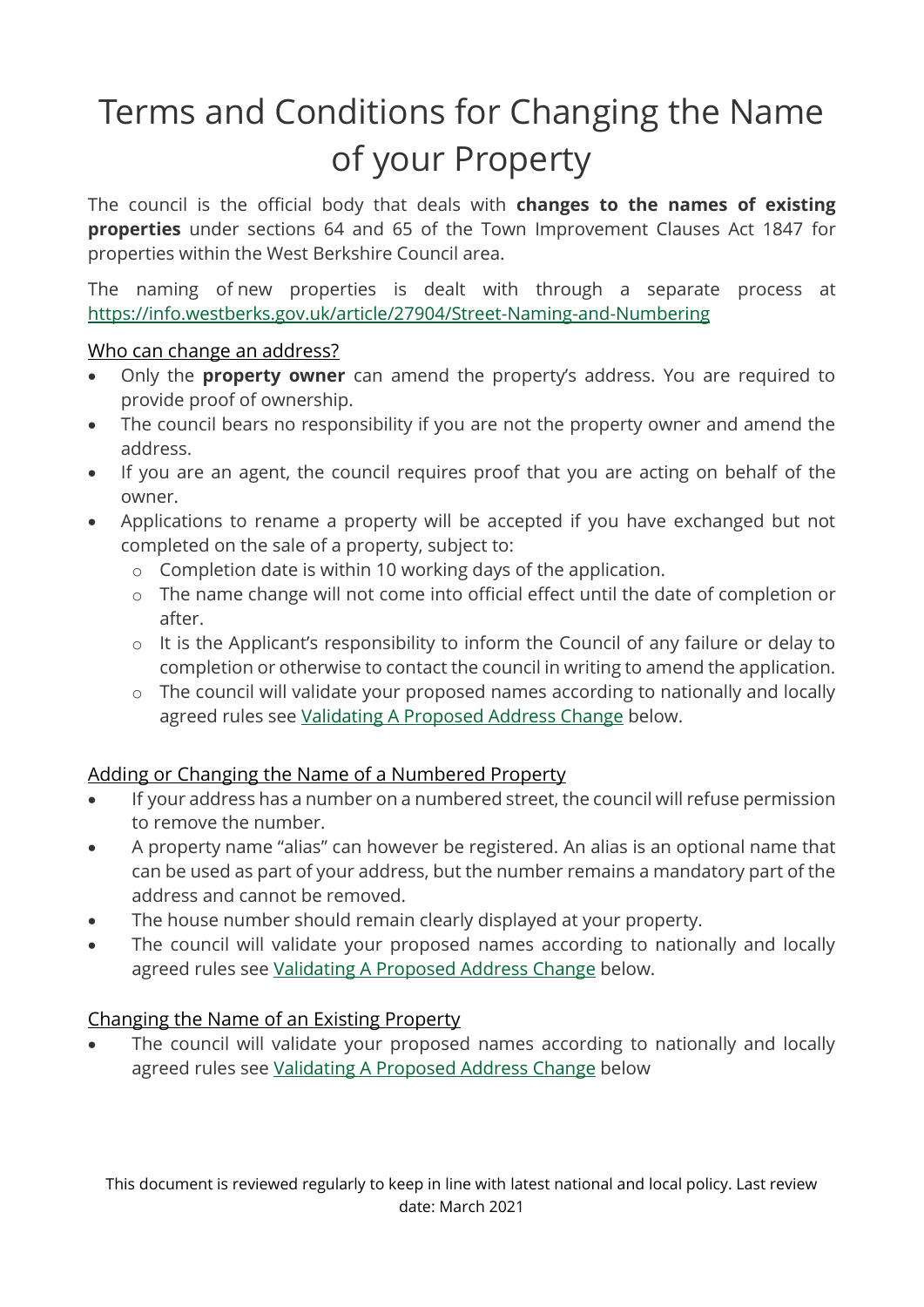### Fees Payable

- A fee is payable for this service. This fee is for the administration of the property name change and does not guarantee the success of your application. If your application fails, the fee is non-refundable. Fees are reviewed annually and the relevant fee at the time of application will be applied. The council's ability to charge is authorised under section 93 of the Local Government Act 2003 and is subject to provisos
- Fees are reviewed on an annual basis and the fee current at the time of application will be applied.

### **Property name change applications must be made using the online application form. You will be required to provide the following:**

- The current address of the property
- Your preferred property name
- Two other alternative property name options (which we will use if your first choice conflicts with another local property
- Proof of ownership: either the property title deed or Mortgage Statement.
- Payment of the applicable fee
- Agreement to the Terms and Conditions

# <span id="page-1-0"></span>Validating A Proposed Address Change

- House name changes or alias additions or amendments will be accepted if the proposed name fits the council's naming policy.
- The council's naming policy seeks to ensure that property names are sufficiently unique and non-contentious to avoid problems for residents and service providers. Therefore, the council will reject:
	- o names that are the same or too similar to an existing nearby property.
	- o names that are deemed to be obscene or discriminatory.
	- o business names or names deemed to be advertising.
	- o names including the word "Royal"

#### Explaining the Process

- The property name change process can be used to amend residential or commercial property names within West Berkshire Council (WBC) area.
- Your choice of property name will be checked for locally conflicting address names, and if acceptable will then be updated in the council's corporate address gazetteer: the Local Land and Property Gazetteer. (For further information on the Local Land and Property Gazetteer see the appendix).
- The success or failure of your application will be sent to you.
- The change will be sent to Royal Mail for update to the Postal Address File (PAF) or the Alias File as relevant. The Royal Mail Alias File is updated on a monthly basis and therefore there can be some delay in the alias house name being published.
- When Royal Mail has confirmed the change, the council will send change information to internal departments such as Planning, Council Tax and Electoral Registration and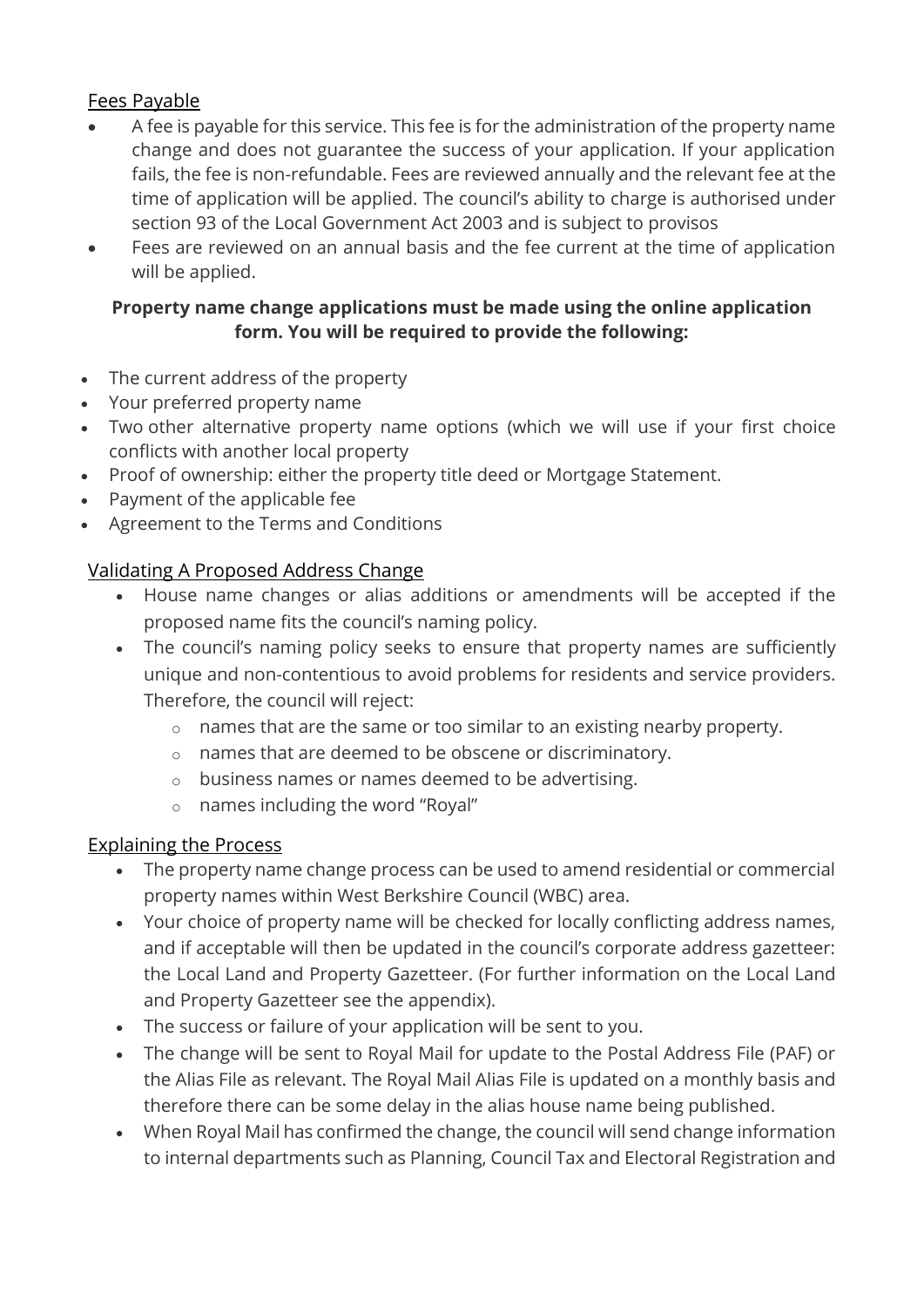via the national addressing hub at Geoplace to external parties such as Valuation Office, Land Registry and the Emergency Services.

- The council will send an official confirmation of name change to you.
- Communication including the official confirmation will be sent to you via email as a preference. It is your responsibility to use the correct email contact details.
- The process can take up to 10 working days to complete.

#### What is not covered:

Please note that the council bears no responsibility for the update of address amendments to third party systems and companies, including Google. You are advised that address change information can take months to flow through to such third parties.

The applicant is responsible for:

- Ensuring that the correct signage is erected on site for the change and that any planning regulations have been followed.
- Completing your own address changes for official documentation such as passport or insurance etc..
- That any occupiers or tenants of the property have been informed of the change